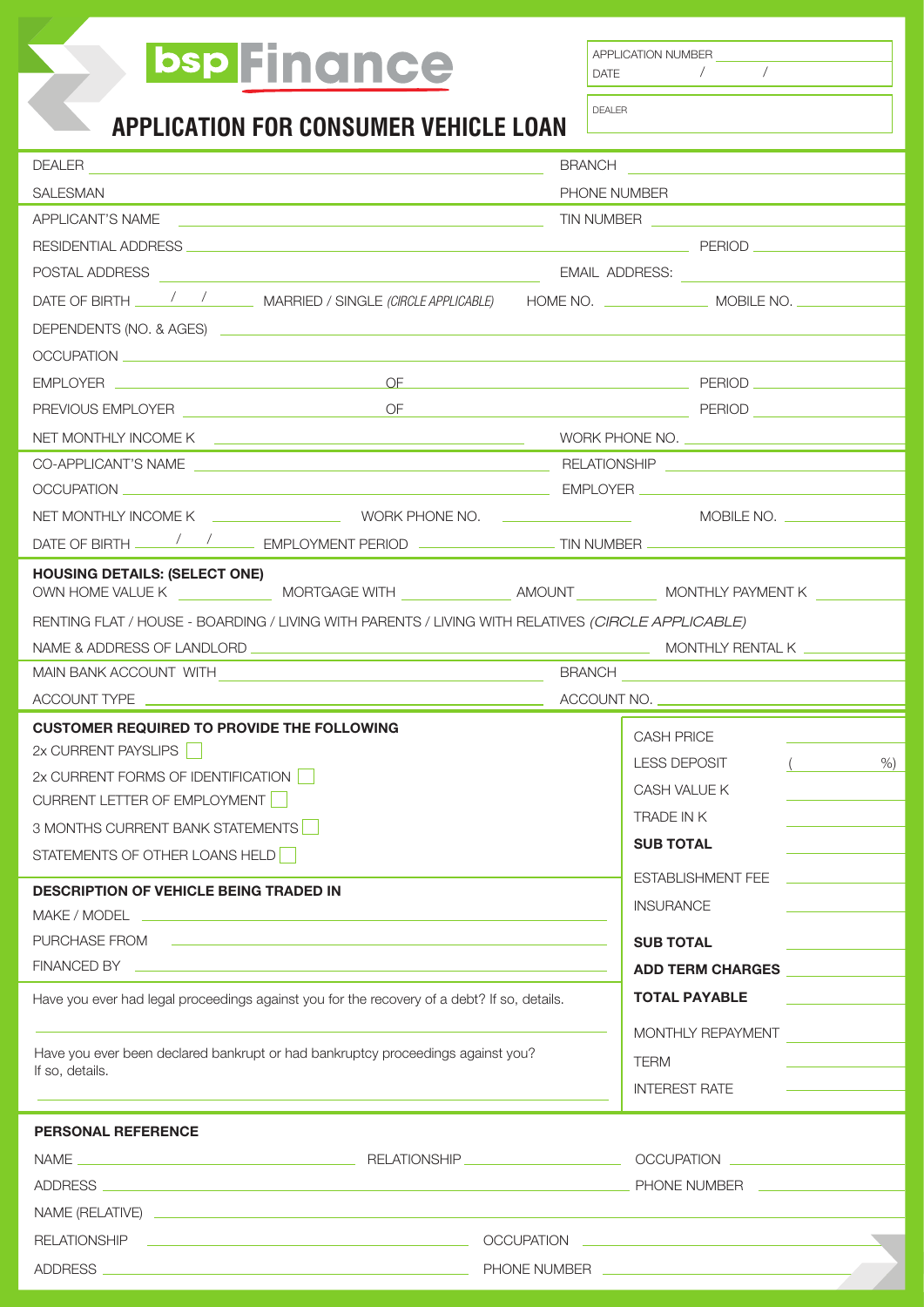| <b>FINANCIAL POSITION</b>       | <b>INCOME</b>                   | <b>MONTHLY NET EARNINGS</b> |
|---------------------------------|---------------------------------|-----------------------------|
| <b>ASSETS</b>                   | <b>APPLICANT</b>                |                             |
| HOUSE <sub>1</sub>              | CO-APPLICANT                    |                             |
| HOUSE <sub>2</sub>              | OTHER INCOME                    |                             |
| MOTOR VEHICLE (S)               | <b>TOTAL MONTHLY EARNINGS</b>   |                             |
| <b>LAND</b>                     | <b>LESS EXPENSES</b>            |                             |
| PERSONAL EFFECTS                | <b>RENT</b>                     |                             |
| LIFE POLICIES (SURRENDER VALUE) | <b>ELECTRICITY</b>              |                             |
| <b>DEBTORS</b>                  | <b>TELEPHONE</b>                |                             |
| CASH                            | <b>WATER</b>                    |                             |
|                                 | <b>HOUSE KEEPING</b>            |                             |
| <b>TOTAL ASSETS</b>             | TRAVELLING / PETROL / BUS FARES |                             |
| <b>LIABILITIES</b>              | <b>ENTERTAINMENT</b>            |                             |
| <b>MORTGAGE</b>                 | <b>HIRE PURCHASE:</b>           |                             |
| OTHER LOANS                     | 1.                              |                             |
| <b>CREDIT CARDS</b>             | 2.                              |                             |
|                                 | OTHER CREDIT INSTITUTES         |                             |
|                                 | LIFE INSURANCE                  |                             |
| <b>TOTAL LIABILITIES</b>        | <b>MORTGAGE</b>                 |                             |
|                                 | OTHER LOAN PAYMENTS             |                             |
| <b>NET ASSETS</b>               | ANY OTHER MONTHLY OBLIGATIONS   |                             |
| <b>OTHER COMMENTS (IF ANY)</b>  |                                 |                             |
|                                 | <b>TOTAL MONTHLY EXPENSES</b>   |                             |
|                                 | <b>SURPLUS FUNDS</b>            |                             |
|                                 | <b>NEW BSP FINANCE PAYMENT</b>  |                             |
|                                 | <b>SURPLUS AVAILABLE</b>        |                             |
|                                 |                                 |                             |
|                                 | <b>INCOME / DEBT RATIO</b>      |                             |

### CREDIT FINANCIERS

| OTHER LOANS | <b>BRANCH</b> | <b>PURPOSE</b> | MONTHLY PAYMENT |
|-------------|---------------|----------------|-----------------|
|             |               |                |                 |
|             |               |                |                 |
|             |               |                |                 |
|             |               |                |                 |

#### **DECLARATION**

I / We declare that the information disclosed and contained in this application form is true and correct.

I / We hereby authorise BSP Finance to make or enquire with the Credit Bureau any information to enable you to determine whether or not to facilitate to finance.

I / We also authorise BSP Finance to conduct search and furnish to you any information on my / our behalf on account / loan details, if any, held with BSP.

I / We further authorise BSP Finance to carry out any investigation as they may see fit.

Signature 1 Signature 2 Date